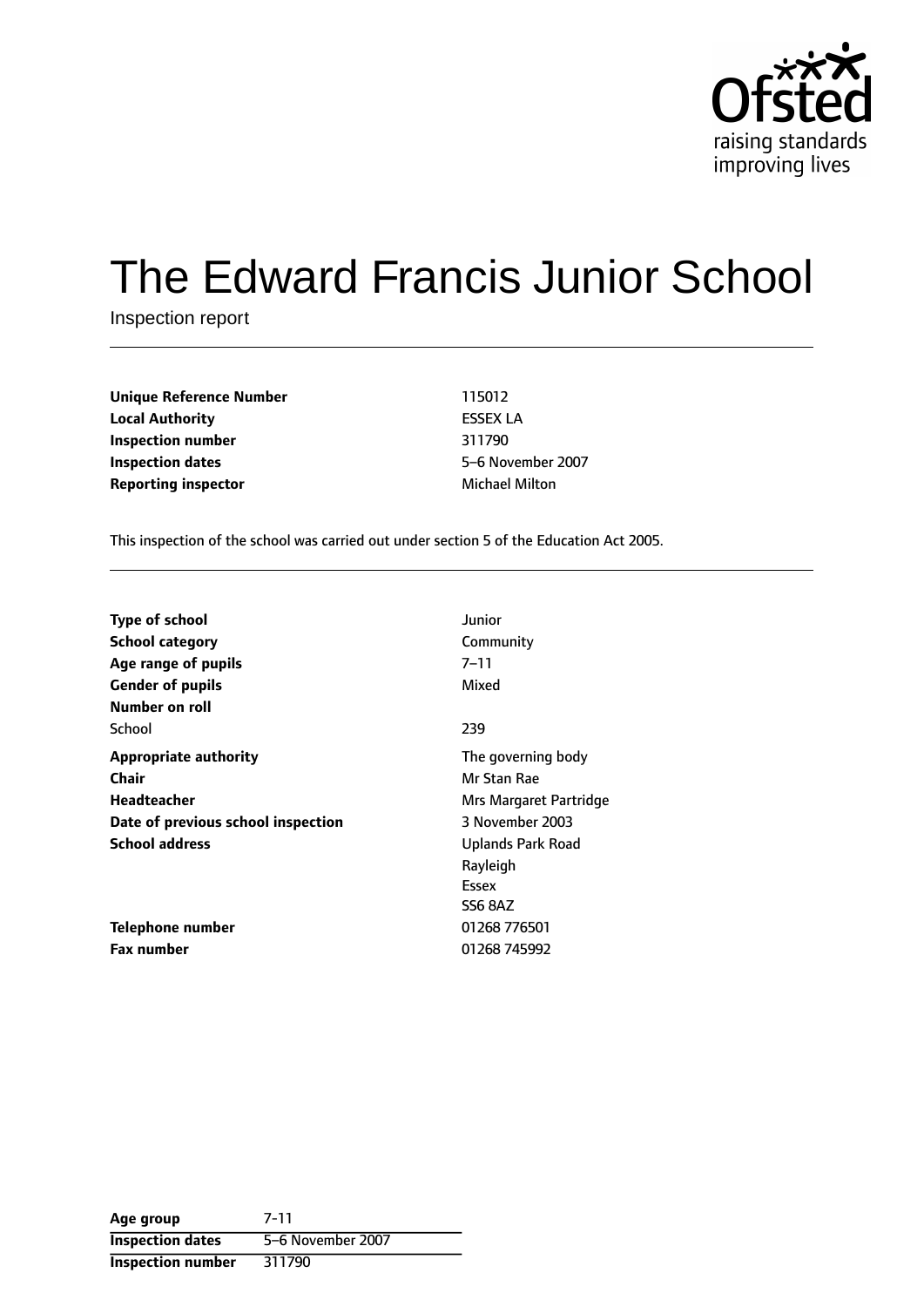.

© Crown copyright 2007

#### Website: www.ofsted.gov.uk

This document may be reproduced in whole or in part for non-commercial educational purposes, provided that the information quoted is reproduced without adaptation and the source and date of publication are stated.

Further copies of this report are obtainable from the school. Under the Education Act 2005, the school must provide a copy of this report free of charge to certain categories of people. A charge not exceeding the full cost of reproduction may be made for any other copies supplied.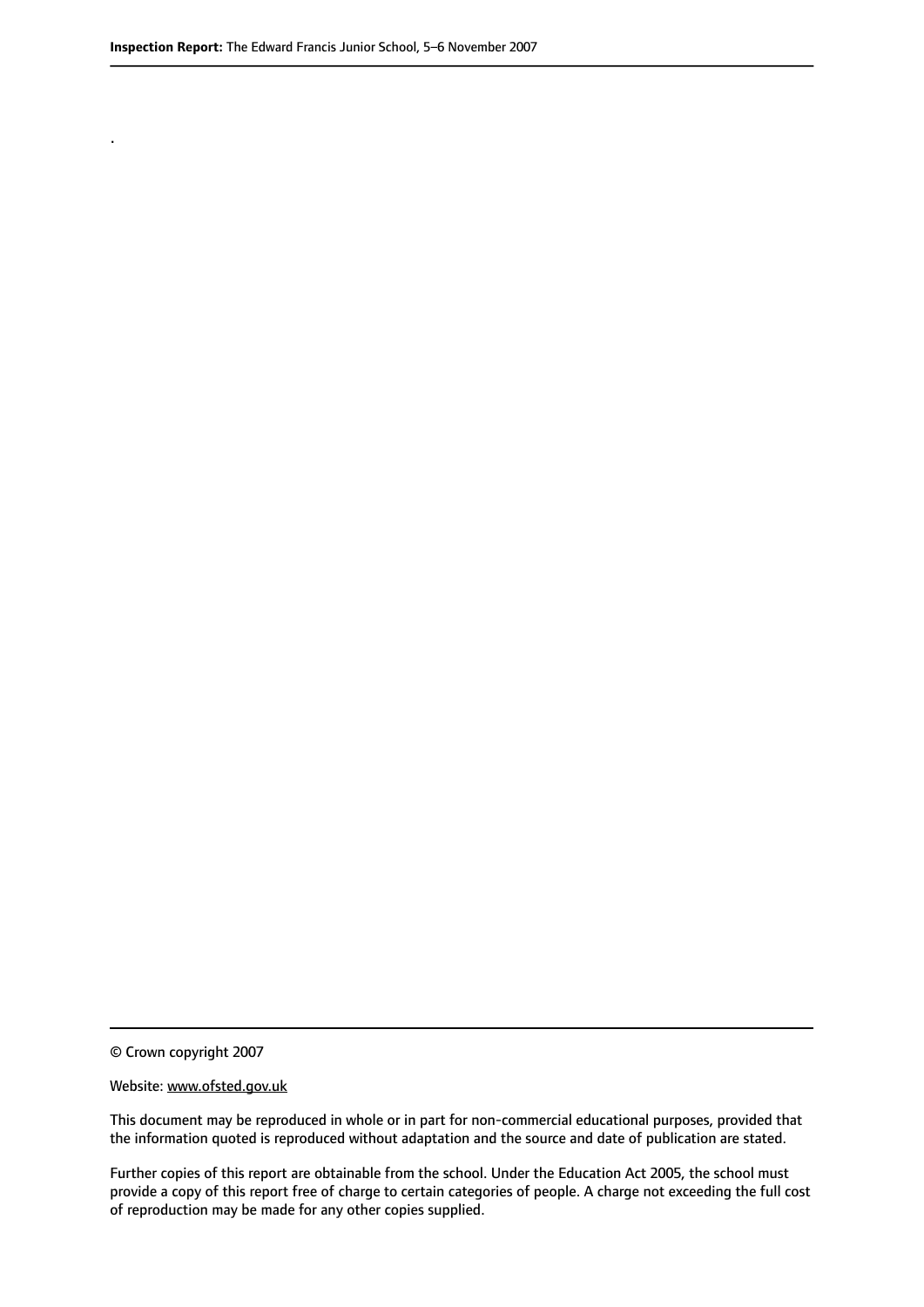# **Introduction**

The inspection was carried out by two Additional Inspectors.

#### **Description of the school**

The school is average in size and shares its site with an infant school. The two schools are separate but have the same governing body. There are far fewer pupils entitled to free school meals than in most schools. Most pupils are from White British backgrounds. The proportion of pupils with learning difficulties and disabilities is broadly average. The majority of pupils come from relatively advantaged backgrounds. The school has received a number of awards including the Healthy Schools Award, Investors in People, the Sports Active Mark and the Football Association's Charter Standard.

#### **Key for inspection grades**

| Grade 1 | Outstanding  |
|---------|--------------|
| Grade 2 | Good         |
| Grade 3 | Satisfactory |
| Grade 4 | Inadequate   |
|         |              |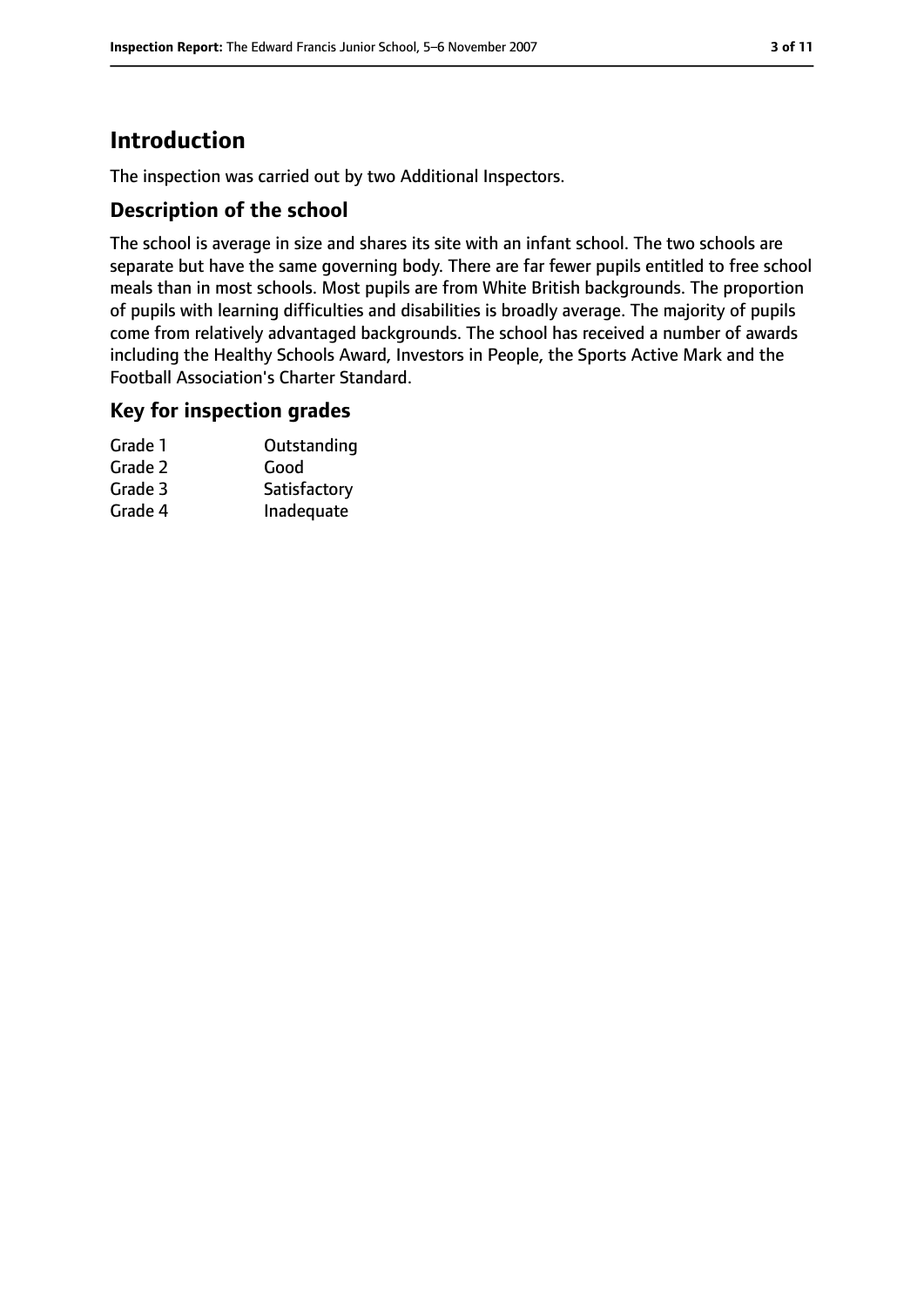# **Overall effectiveness of the school**

#### **Grade: 2**

This is a good school with a significant number of strengths. Its good leadership ensures that all staff are committed to building on its successes and improving further. Parents are very supportive of the school. Through fund-raising events, the Parents' Association has made significant additions to the school's resources. On entry to the school, pupils' knowledge, understanding and skills in reading, writing and mathematics are generally above average. Pupils achieve well and their rates of progress are improving quickly because of good teaching and assessment. By Year 6, pupils reach above average standards in English, mathematics and science, as well as high standards in other subjects such as art and information and communication technology (ICT). There are no significant differences in the progress made by boys and girls, or by pupils of different abilities and backgrounds.

Leadership and management have created a common sense of purpose amongst staff. Adults at the school are particularly effective in securing pupils' outstanding personal development and well-being. Pupils' behaviour is exemplary, their attendance is above average and they really enjoy school. They feel very secure at school and are particularly knowledgeable about how to keep safe in different situations. The headteacher ensures that the school's self-evaluation is accurate and good steps are taken to address weaknesses. The school carefully tracks the progress made by each pupil in English, mathematics and science but there is scope for these systems to be even more efficient.

Good teaching is effectively developing pupils' very good attitudes to work, and it is helping to quickly improve pupils' rates of progress. The skills of teaching assistants are used particularly well to help pupils learn. Although teachers provide positive feedback to pupils on their work, marking does not always give pupils enough guidance about how to improve their work. The interesting curriculum is well matched to the pupils' interests, and effectively fosters their enjoyment of learning. Pupils are motivated and inspired to do their best by special weeks, such as art week, interesting links between subjects, and learning activities which catch their imagination. In addition, the curriculum is structured carefully to help pupils to understand how to live healthy lives. For example, there is a good programme of physical education and sports. There are good levels of care, support and guidance, especially for vulnerable pupils. Pupils have termly targets for improving their work in English, mathematics and science and these are understood by most, but not all pupils.

Governance is good, especially in relation to the strategic management of the school's finances. Effective action has been taken to secure improvement since the last inspection and the school demonstrates good capacity to improve further.

#### **What the school should do to improve further**

■ Ensure that marking, target-setting and the tracking of pupils' progress are used even more effectively to help pupils make even faster progress and achieve as much as they can.

# **Achievement and standards**

#### **Grade: 2**

The standards for pupils in Year 6 are above average in English, mathematics and science. They are high in other subjects. A large majority of pupils are making good or better progress. Pupils' rates of progress are improving quickly as a result of the good range of actions taken by the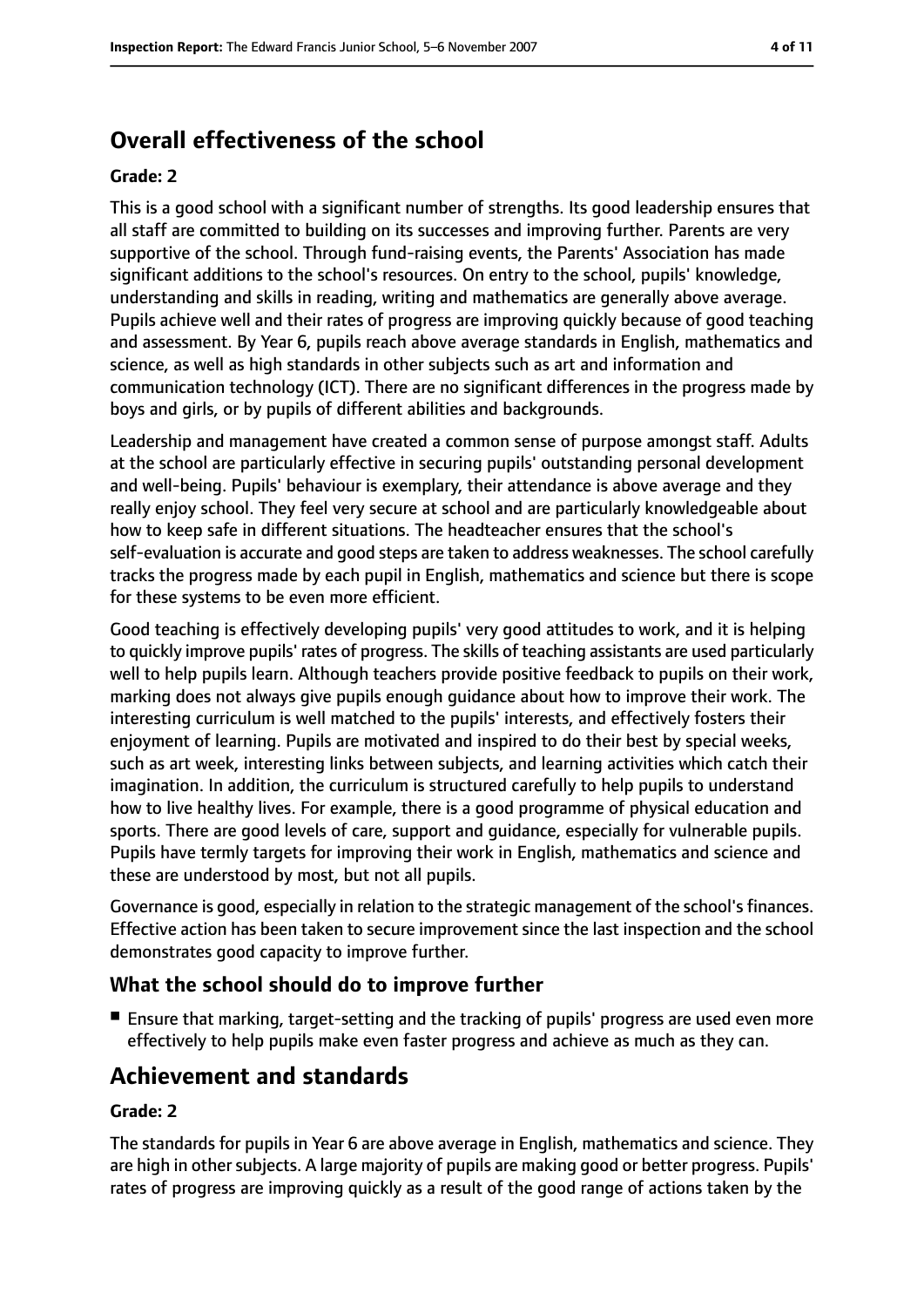school in recent years together with the good teaching. So far this school year, for example, pupils' progress in English is at least good because pupils are set targets for reading and writing that are based on assessment, new teaching approaches have been introduced and a wide range of strategies are used to help underachieving pupils. Pupils are making great strides in art because a wide range of skills are taught effectively and pupils are inspired by the tasks they are set. Pupils' standards are high for singing because of expert teaching. The high quality computer suite is used well to help pupils achieve high standards in ICT. Pupils with learning difficulties and disabilities make good progress because provision is matched carefully to their learning needs and their progress is carefully monitored. There are some very good activities for gifted and talented pupils, and as a result they also make good progress. Pupils are set challenging targets for the end of Year 6 and these were achieved in 2006. Although the targets were missed in 2007, the proportion of pupils achieving the higher Level 5 in English, mathematics and science matched national averages. The current Year 6 pupils are on track to achieve their challenging targets.

# **Personal development and well-being**

#### **Grade: 1**

Pupils love coming to school, especially where lessons give them opportunities to find things out for themselves. Their attendance is above average. They are very well mannered and older pupils are confident to ask questions and to learn from their mistakes. Their spiritual, moral, and social development is outstanding. They learn a great deal about their own culture and culturesin other countries. In addition, their learning about the richness and diversity of cultures in Britain is very effective. Pupils have a very good understanding of how to stay safe in a range of situations. They enjoy taking responsibility - for example, as members of the effective class and school councils. Many pupils take advantage of the numerous opportunities to keep fit. They participate in group activities very effectively, and this contributes significantly to their social and emotional development. Pupils are heavily involved in their school and the wider community. Their behaviour is very good indeed. They are very well prepared for their next stage of education as their key skills are above average and they have very strong social skills. In addition, they have developed their initiative very well through, for example, the school's enterprise scheme which involves classes in using a loan to raise money for a charity of their choice.

# **Quality of provision**

## **Teaching and learning**

#### **Grade: 2**

Teaching is highly effective in developing pupils' very good attitudes to work, as well as significantly increasing pupils' rates of progress. Common strengths of the teaching are effective class management which helps pupils to work well even when not directly supervised, very effective use of teaching assistants to help pupils learn in all parts of lessons and matching work effectively to pupils' differing learning needs. At the start of a mathematics lesson, for example, the teaching assistant provided two concurrent mental mathematics activities so that all pupils were fully involved in learning. In a lesson where pupils' learning was outstanding, the motivating, challenging work caught the pupils' imagination and built extremely well on what they had achieved in the previous week.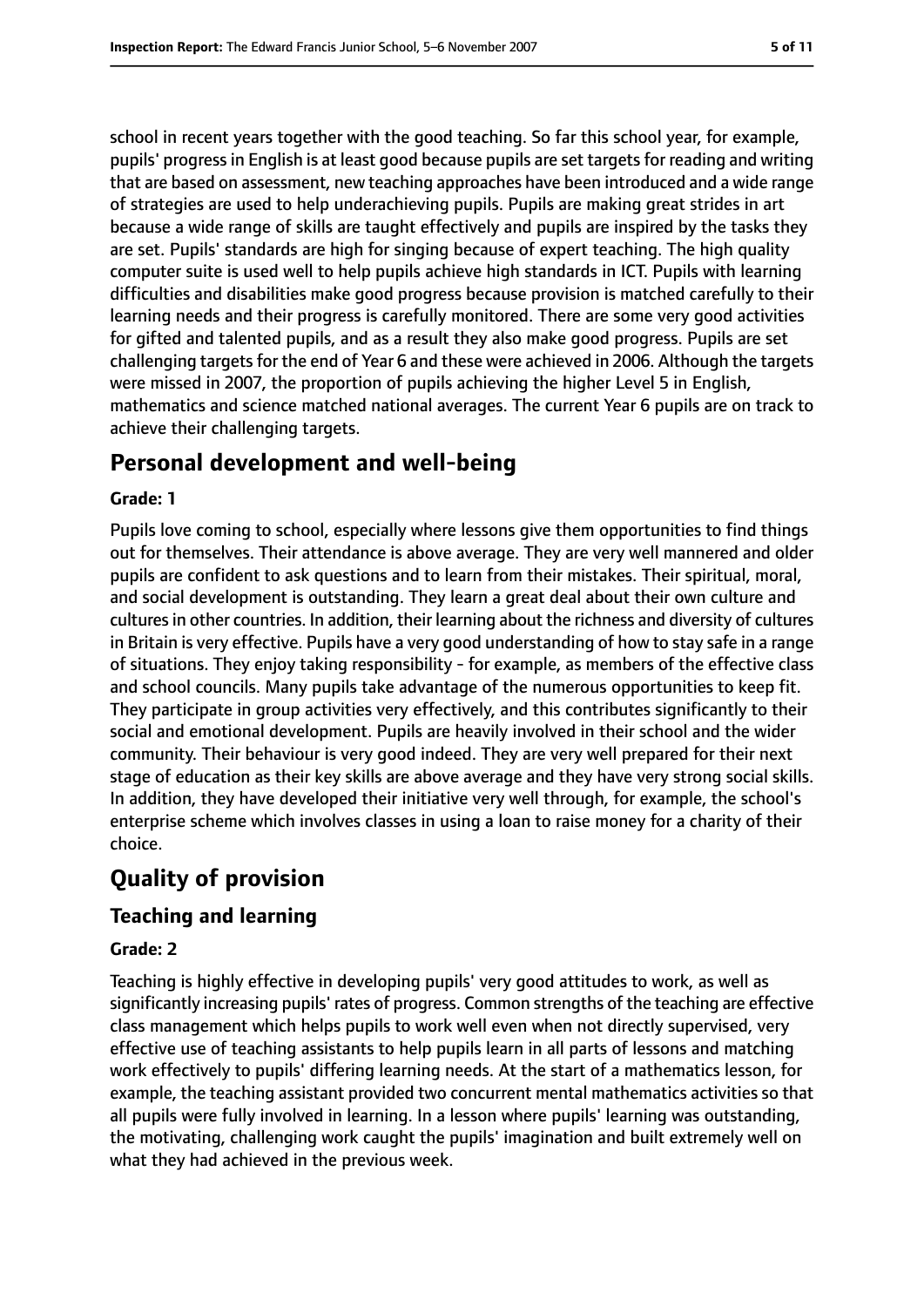Some but not all marking is of a high quality and makes clear to pupils what they have achieved and how they can improve their work. Pupils are often involved in assessing their own learning during lessons with different symbols, while in some classes they mark their own work well using specific assessment criteria. Sometimes opportunities are missed to ask pupils to explain their answers to questions that some other pupils find difficult. Although the pace of lessons is generally brisk, occasionally the pace slackens for a particular activity and this reduces pupils' progress.

#### **Curriculum and other activities**

#### **Grade: 2**

The learning activities meet the needs of all pupils, with some good provision for gifted and talented pupils and those with learning difficulties and disabilities. The work of teaching assistants is carefully planned, and this makes an important contribution to involving all pupils in learning. Pupils' enjoyment of learning is fostered by special weeks and links between subjects. During a special art week, for example, pupils made very good progress in developing their knowledge and skills as very effective links were made between art and other subjects and cultures. In Year 6, pupils took on the role of consultants required to give advice about how flood plain land should be used. This geography work was linked well to literacy and science, and also to design and technology, as pupils made vegetarian pasties which they ate for lunch during fieldwork. The curriculum includes 'active bursts' each afternoon as, for example, pupils break off from classroom work for ten minutes of skipping. There is a good range of before-school, lunchtime and after-school clubs. The curriculum is enriched through links with two local secondary schools as well as by a good range of visits and visitors. Good use is made of the computer suite to enhance pupils' learning in a wide range of other subjects.

#### **Care, guidance and support**

#### **Grade: 2**

The staff are fully committed to the care of the pupils and this has a particularly strong impact on pupils' personal development. Great emphasisis placed on good relationships and purposeful learning. Parents appreciate that their children transfer smoothly from the neighbouring infant school. Good health and safety procedures are in place. A small minority of parents are concerned about communication between the school and home, but inspection evidence shows that a good range of communication is used by the school. Procedures for safeguarding pupils are in place and meet requirements. There is very good support for vulnerable pupils and, as a result, they make good progress. As necessary, a full range of external children's services is used to support pupils' academic and personal development. Pupils with learning difficulties and disabilities receive good guidance. Pupils in each class have curricular targets for English, mathematics and science, and these are shared with parents. However, a minority of pupils do not fully understand their targets.

# **Leadership and management**

#### **Grade: 2**

The headteacher has established a leadership team that has some significant strengths. There is a common sense of purpose amongst all staff to improve pupils' achievement and provide a high quality of care. The accurate self-evaluation takes into account the views of staff, pupils and parents. Good follow-up actions are taken to address any weaknesses. The governing body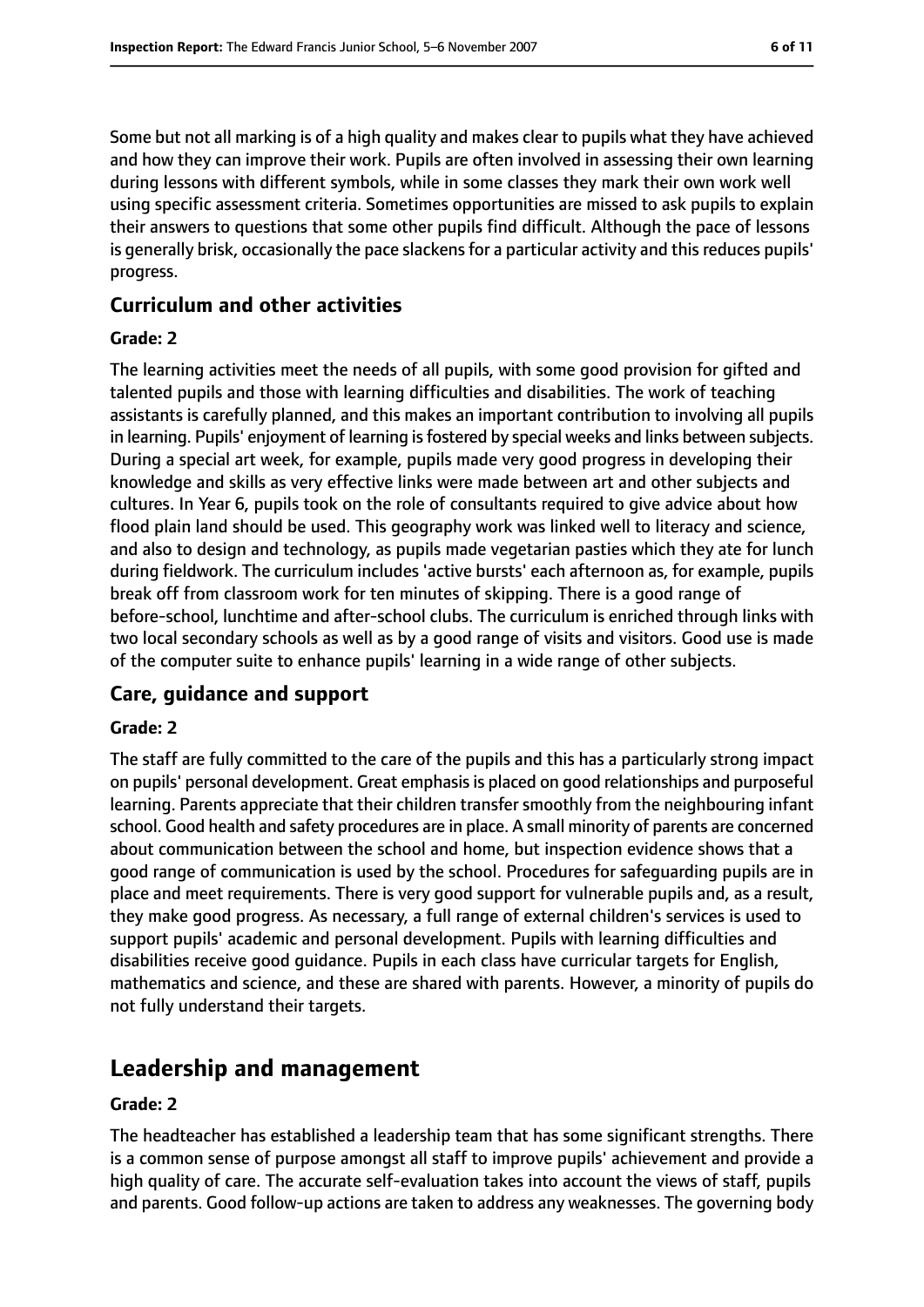is effective but some governors are insufficiently involved in the school's strategic planning. In addition to the termly plan for raising achievement, there is an overall school development plan (SDP). Some of the actions identified in the SDP are not as precise as those specified in the termly plan. This limits the use of the SDP as a management tool for monitoring and evaluating new initiatives. The school tracks the progress of each pupil carefully in English, mathematics and science, and appropriate actions are taken to follow up pupils who are underachieving. However, there are several different tracking documents, which is leading to some inefficiencies. Nevertheless, the school's resources, including the skills of staff and time available during the school day, are used well so that the school gives good value for money.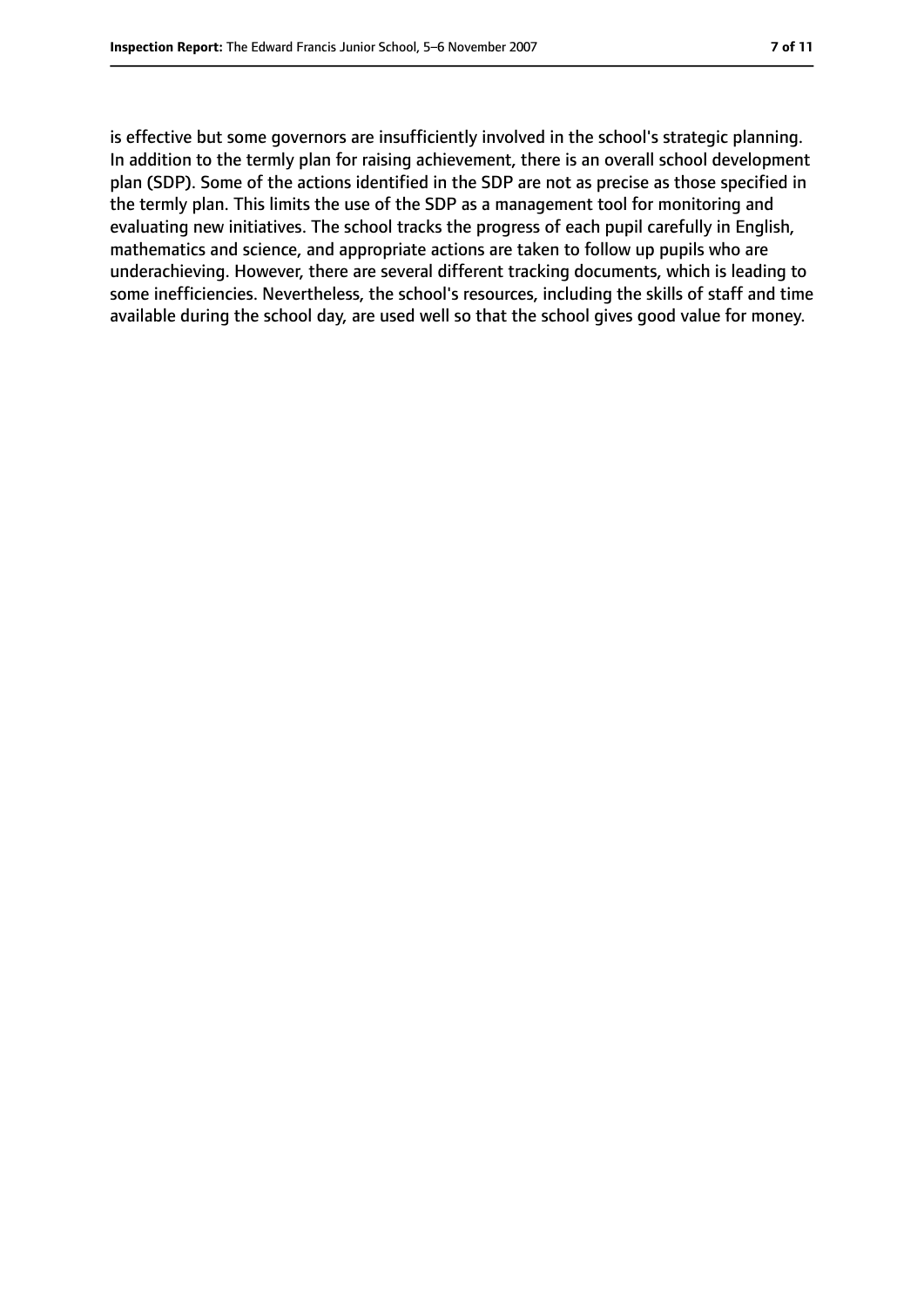**Any complaints about the inspection or the report should be made following the procedures set out in the guidance 'Complaints about school inspection', which is available from Ofsted's website: www.ofsted.gov.uk.**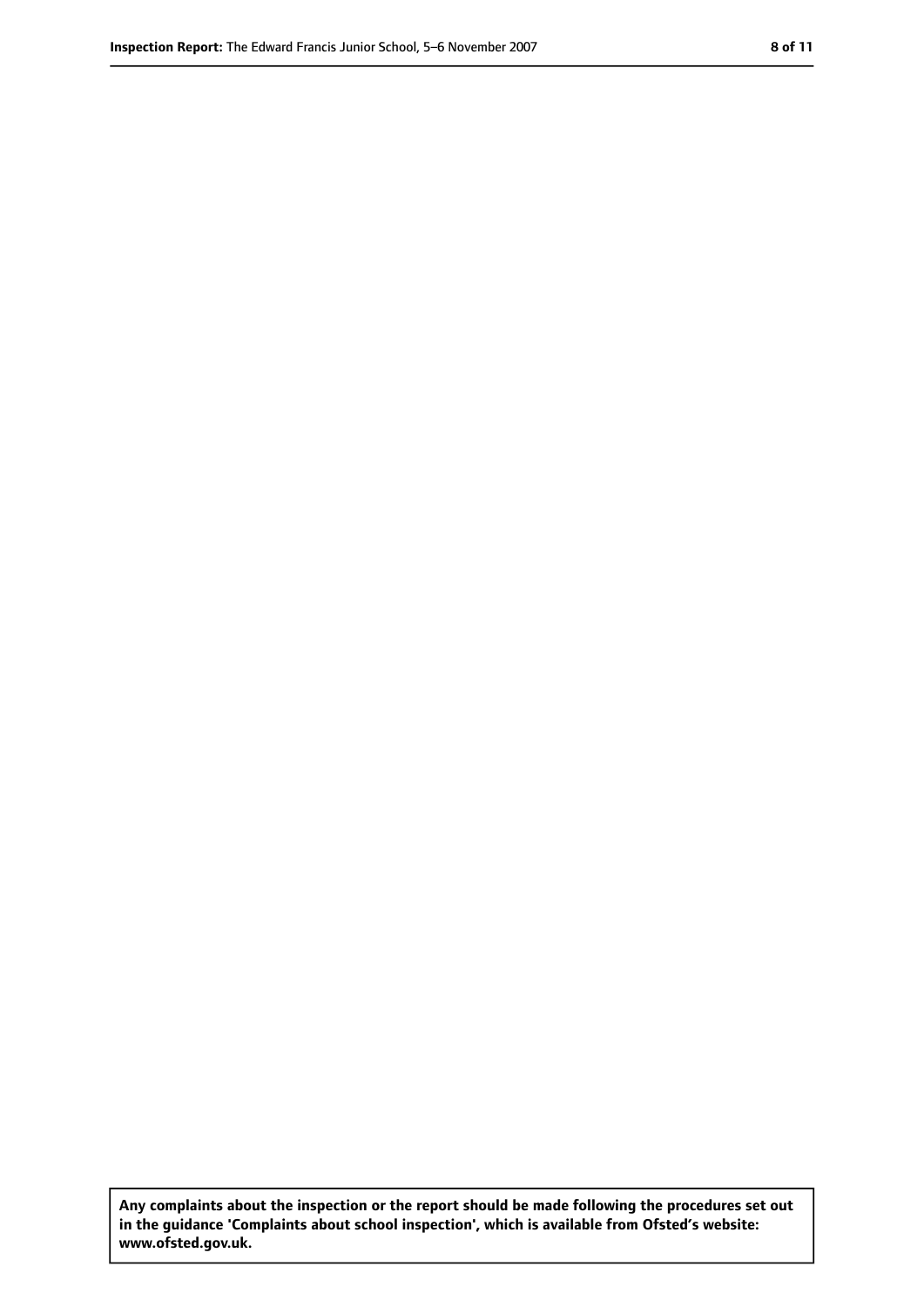# **Inspection judgements**

| $^{\backprime}$ Key to judgements: grade 1 is outstanding, grade 2 good, grade 3 satisfactory, and | School         |
|----------------------------------------------------------------------------------------------------|----------------|
| arade 4 inadeguate                                                                                 | <b>Overall</b> |

## **Overall effectiveness**

| How effective, efficient and inclusive is the provision of education, integrated<br>care and any extended services in meeting the needs of learners? |     |
|------------------------------------------------------------------------------------------------------------------------------------------------------|-----|
| Effective steps have been taken to promote improvement since the last<br>inspection                                                                  | Yes |
| How well does the school work in partnership with others to promote learners'<br>well-being?                                                         |     |
| The capacity to make any necessary improvements                                                                                                      |     |

## **Achievement and standards**

| How well do learners achieve?                                                                               |  |
|-------------------------------------------------------------------------------------------------------------|--|
| The standards <sup>1</sup> reached by learners                                                              |  |
| How well learners make progress, taking account of any significant variations between<br>groups of learners |  |
| How well learners with learning difficulties and disabilities make progress                                 |  |

## **Personal development and well-being**

| How good is the overall personal development and well-being of the<br>learners?                                  |  |
|------------------------------------------------------------------------------------------------------------------|--|
| The extent of learners' spiritual, moral, social and cultural development                                        |  |
| The extent to which learners adopt healthy lifestyles                                                            |  |
| The extent to which learners adopt safe practices                                                                |  |
| How well learners enjoy their education                                                                          |  |
| The attendance of learners                                                                                       |  |
| The behaviour of learners                                                                                        |  |
| The extent to which learners make a positive contribution to the community                                       |  |
| How well learners develop workplace and other skills that will contribute to<br>their future economic well-being |  |

## **The quality of provision**

| How effective are teaching and learning in meeting the full range of the<br>learners' needs?                     |  |
|------------------------------------------------------------------------------------------------------------------|--|
| How well do the curriculum and other activities meet the range of needs<br>$^{\rm t}$ and interests of learners? |  |
| How well are learners cared for, guided and supported?                                                           |  |

 $^1$  Grade 1 - Exceptionally and consistently high; Grade 2 - Generally above average with none significantly below average; Grade 3 - Broadly average to below average; Grade 4 - Exceptionally low.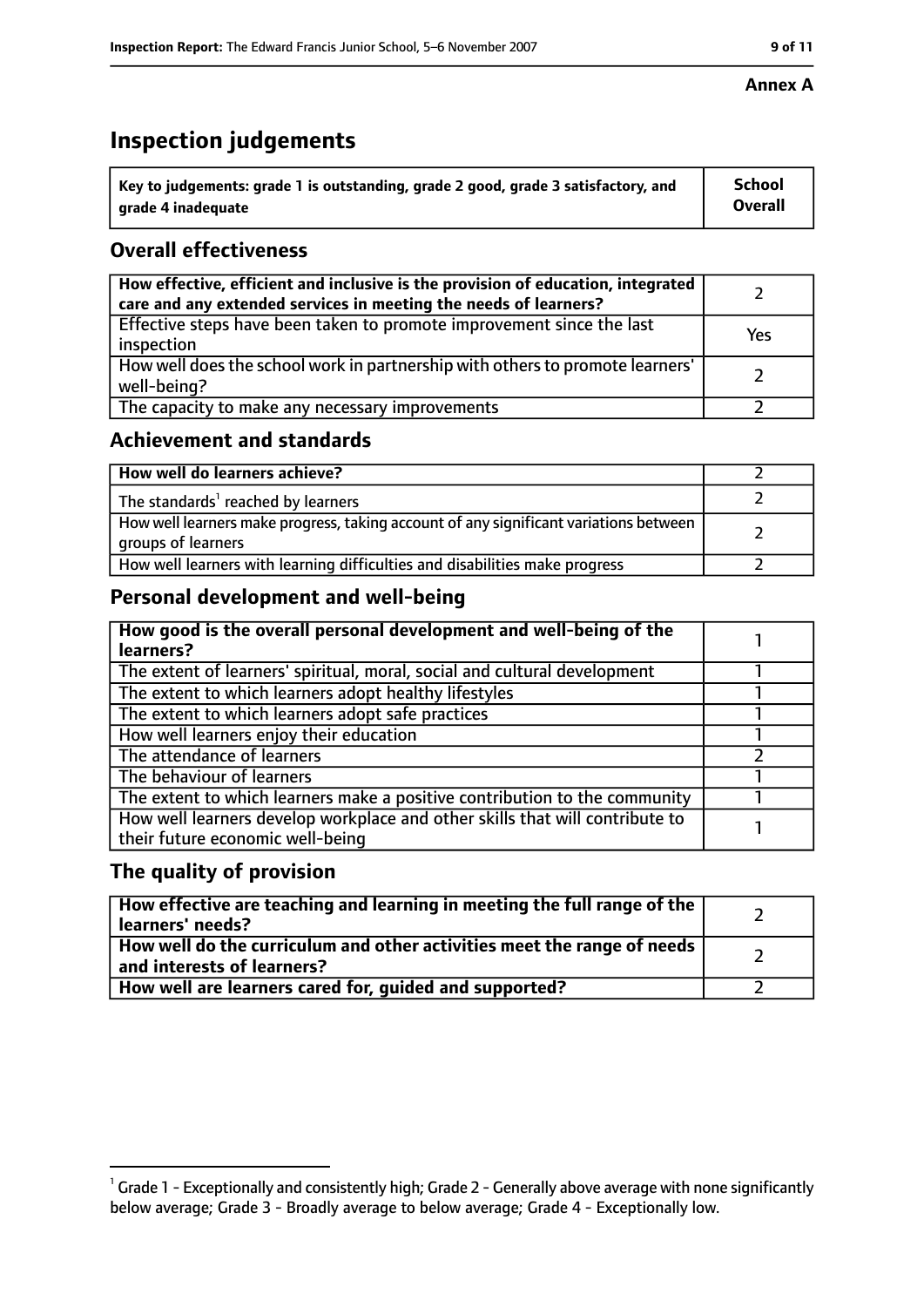#### **Annex A**

# **Leadership and management**

| How effective are leadership and management in raising achievement                                                                              |           |
|-------------------------------------------------------------------------------------------------------------------------------------------------|-----------|
| and supporting all learners?                                                                                                                    |           |
| How effectively leaders and managers at all levels set clear direction leading<br>to improvement and promote high quality of care and education |           |
| How effectively leaders and managers use challenging targets to raise standards                                                                 |           |
| The effectiveness of the school's self-evaluation                                                                                               |           |
| How well equality of opportunity is promoted and discrimination tackled so<br>that all learners achieve as well as they can                     |           |
| How effectively and efficiently resources, including staff, are deployed to<br>achieve value for money                                          | 7         |
| The extent to which governors and other supervisory boards discharge their<br>responsibilities                                                  | フ         |
| Do procedures for safequarding learners meet current government<br>requirements?                                                                | Yes       |
| Does this school require special measures?                                                                                                      | <b>No</b> |
| Does this school require a notice to improve?                                                                                                   | No        |